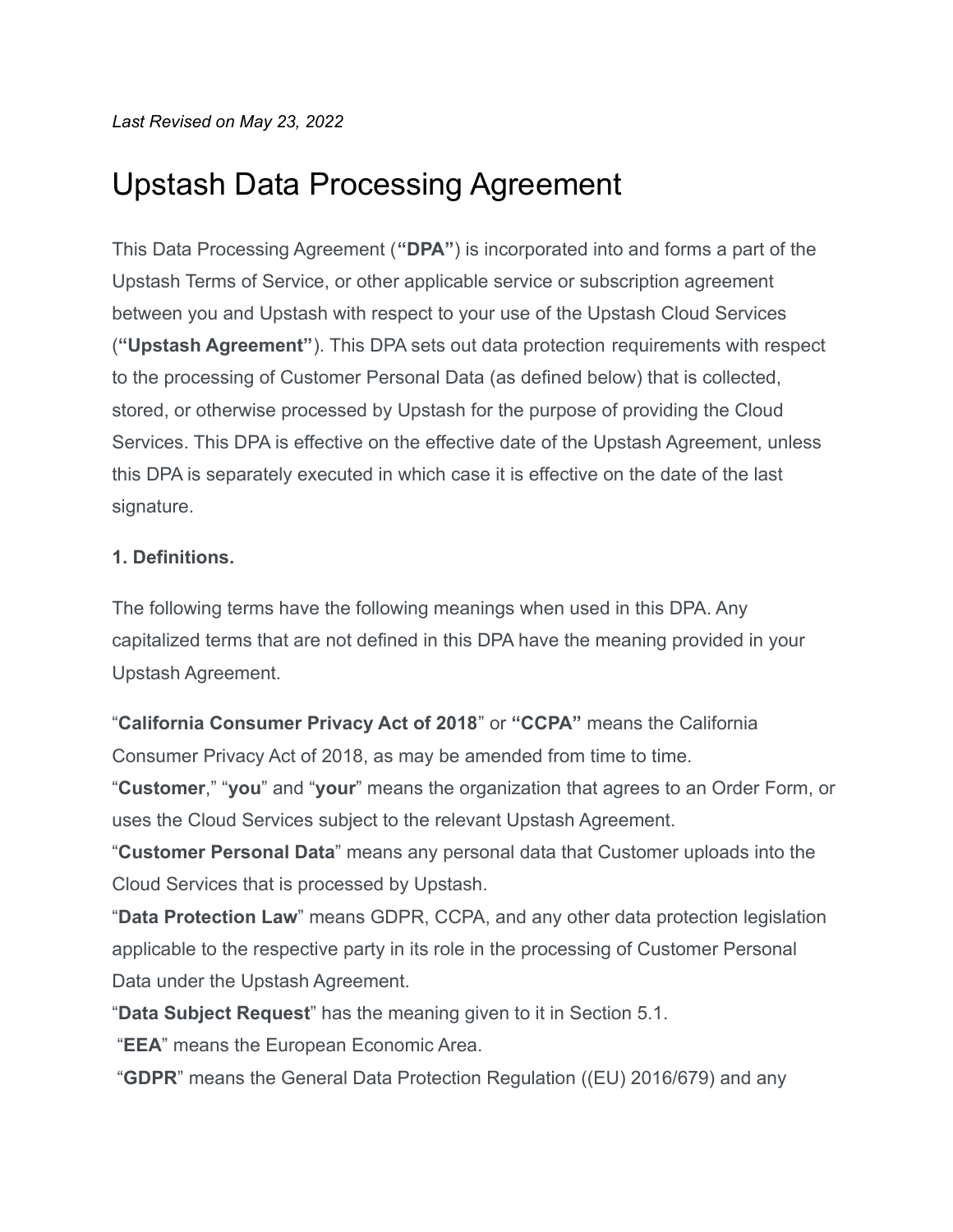national implementing laws, regulations and secondary legislation, as amended, updated or replaced from time to time, in the European Union, Switzerland and/or the United Kingdom.

"**Subprocessor**" means any third-party data processor engaged by Upstash to process Customer Personal Data.

"**Technical and Organizational Security Measures**" has the meaning given to it in Section 3.2.

The terms "**controller**," "**data subject**," "**personal data**," "**personal data breach**," "**processor**," "**processing**" and "**supervisory authority**" have the meanings set forth in the GDPR.

#### **2. Data Processing.**

2.1. **Scope and Roles.** This DPA applies when Upstash processes Customer Personal Data in the course of providing the Cloud Services. In this context, Upstash is a "processor" to Customer, who may act as either a "controller" or "processor" with respect to Customer Personal Data.

#### 2.2. **Details of the Processing.**

2.2.1. **Subject Matter.** The subject matter of the data processing under this DPA is Customer Personal Data.

2.2.2. **Duration.** The duration of the data processing under this DPA is until the expiration or termination of the Upstash Agreement in accordance with its terms.

2.2.3. **Nature and Purpose.** The purpose of the data processing under this DPA is the provision of the Cloud Services to Customer in accordance with the Upstash Agreement.

2.2.4. **Types of Customer Personal Data.** The types of Customer Personal Data processed under this DPA include any Customer Personal Data uploaded to the Cloud Services by Customer.

2.2.5. **Categories of Data Subjects.** The data subjects may include Customer's customers, employees, suppliers, and end users, or any other individual whose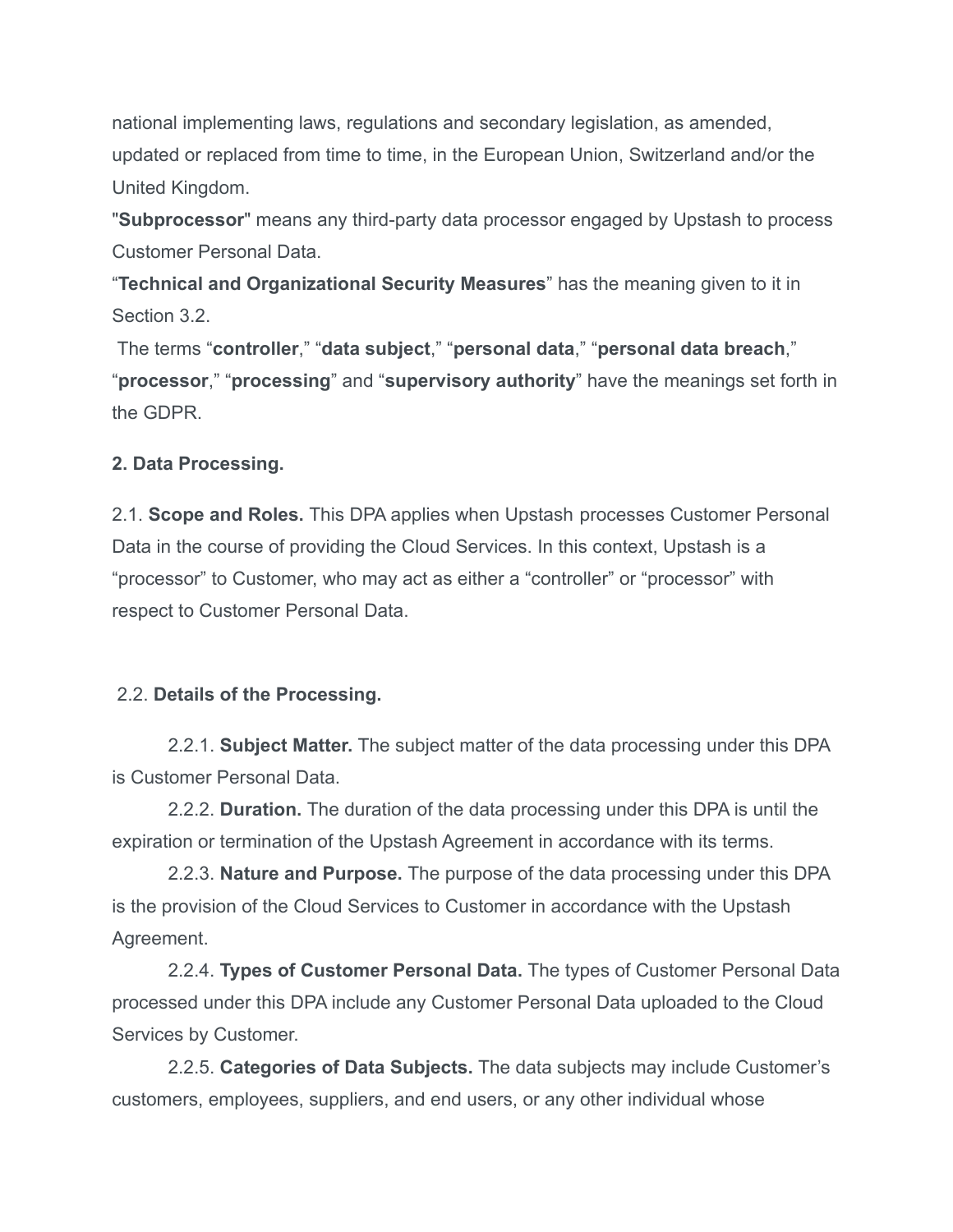personal data Customer uploads to the Cloud Services.

2.2.6. **Processing Operations.** The objective of the processing of Customer Personal Data by Upstash is the provision of Cloud Services to the Customer in accordance with the Upstash Agreement.

2.3. **Compliance with Laws.** Each party will comply with all applicable Data Protection Law, including the GDPR, in relation to the processing of Customer Personal Data.

2.4. **Upstash's Processing.** Upstash will process Customer Personal Data only for the purposes of: (i) provisioning the Cloud Services, (ii) processing initiated by Customer in its use of the Cloud Services, and (iii) processing in accordance with your Upstash Agreement, this DPA, and your other reasonable documented instructions that are consistent with the terms of your Upstash Agreement. Any other processing will require prior written agreement between the parties.

2.5. **Customer Obligations.** Customer acknowledges that it controls the nature and contents of the Customer Personal Data. Customer will ensure that it has obtained all necessary and appropriate consents from and provided notices to data subjects where required by Data Protection Law to enable the lawful transfer of any Customer Personal Data to Upstash for the duration and purposes of this DPA and the Upstash Agreement.

# **3. Security.**

3.1. **Confidentiality of Personnel.** Upstash will ensure that any of our personnel and any subcontractors who have access to Customer Personal Data are under an appropriate obligation of confidentiality.

3.2. **Security Measures.** We will implement appropriate technical and organizational security measures to ensure a level of security appropriate to the risks that are presented by the processing of Customer Personal Data. The current technical and organizational security measures are described at

<https://upstash.com/static/trust/security-measures.pdf> ("**Technical and Organizational Security Measures**").

3.3. **Optional Security Controls.** Upstash makes available a number of security controls, features, and functionalities that Customer may elect to use, as described in the Technical and Organizational Security Measures and our [Documentation.](https://docs.upstash.com/) Customer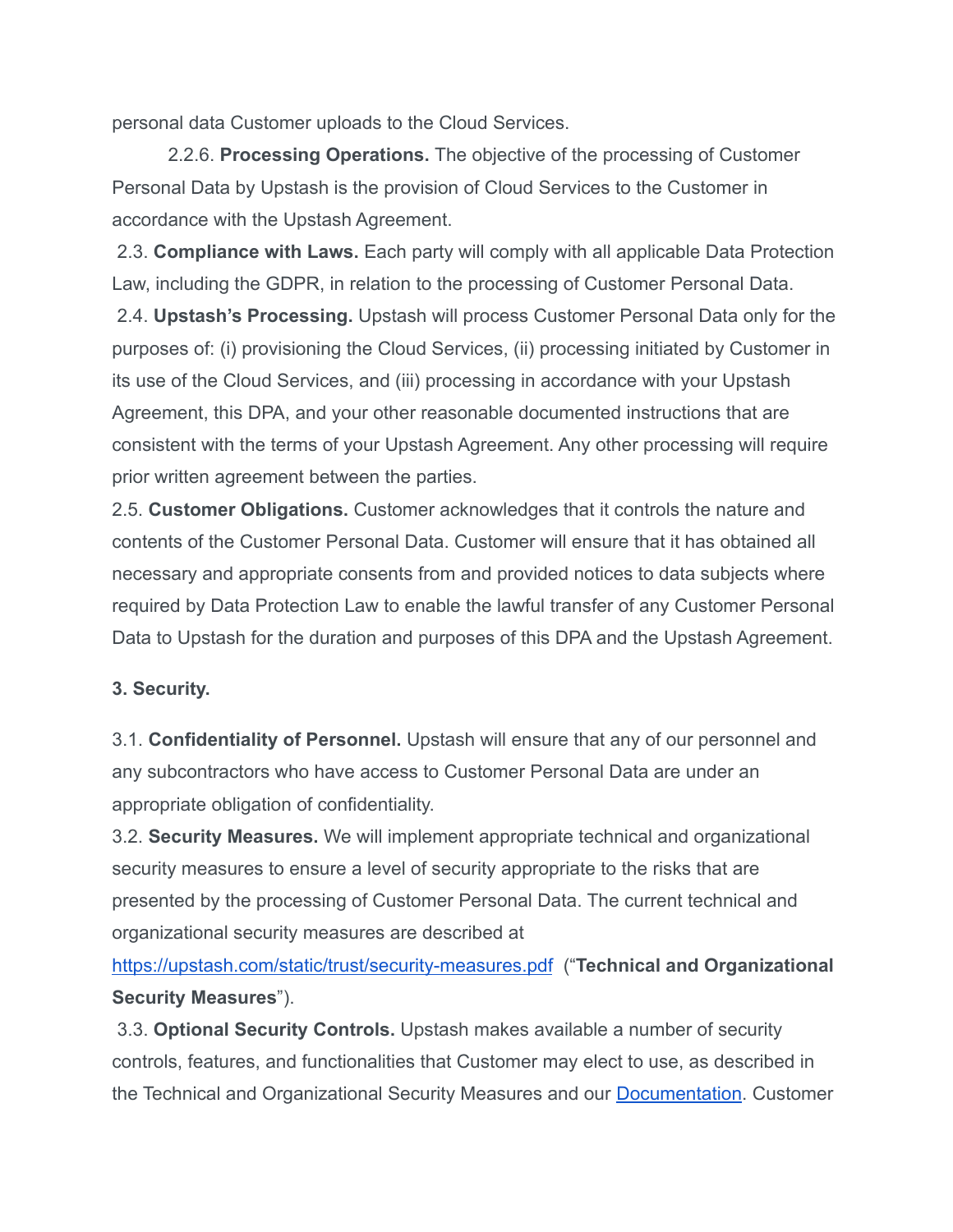is responsible for implementing those measures to ensure a level of security appropriate to the Customer Personal Data.

3.4. **Breach Notification.** We will notify you without undue delay if we become aware of a personal data breach affecting Customer Personal Data.

#### **4. Subprocessors.**

4.1. **Authorized Subprocessors.** You acknowledge and agree that we may retain our affiliates and other third parties to further process Customer Personal Data on your behalf as Subprocessors in connection with the provision of the Cloud Services. We maintain a current list of our Sub processors at:

<https://upstash.com/static/trust/subprocessors.pdf> which we will update at least 30 days before the addition or replacement of any Subprocessor.

4.2. **Subprocessor Obligations.** Upstash will impose on each Subprocessor the same data protection obligations as are imposed on us under this DPA. We will be liable to you for the performance of the Subprocessors' obligations to the extent required by Data Protection Law.

# **5. Data Subject Requests.**

5.1. To assist with your obligations to respond to requests from data subjects, the Cloud Services provide Customer with the ability to retrieve, correct, or delete Customer Personal Data. Customer may use these controls to assist it in connection with its obligations under the GDPR, including its obligations related to any request from a data subject to exercise their rights under Data Protection Law (each, a "**Data Subject Request**").

5.2. If a data subject contacts Upstash with a Data Subject Request that identifies Customer, to the extent legally permitted, we will promptly notify Customer. Solely to the extent that Customer is unable to access Customer Personal Data itself, and Upstash is legally permitted to do so, we will provide commercially reasonable assistance to Customer in responding to the Data Subject Request. To the extent legally permitted,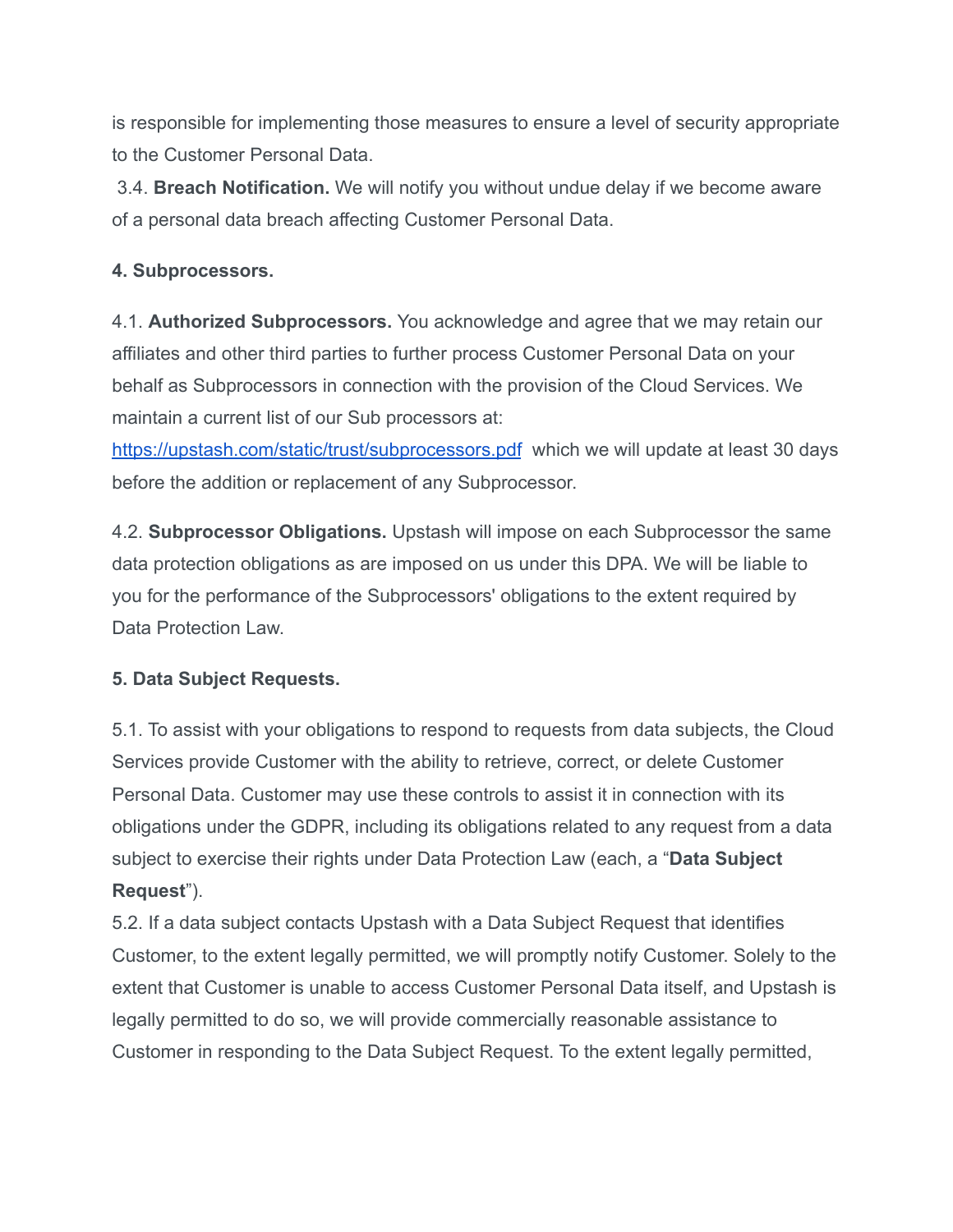Customer will be responsible for any costs arising from Upstash's provision of such assistance, including any fees associated with the provision of additional functionality.

# **6. Requests for Customer Personal Data.**

6.1. If we receive a valid and binding legal order ("**Request**") from any governmental body ("**Requesting Party**") for disclosure of Customer Personal Data, we will use commercially reasonable efforts to redirect the Requesting Party to seek that Customer Personal Data directly from Customer.

6.2. If, despite our efforts, we are compelled to disclose Customer Personal Data to a Requesting Party, we will:

(a) if legally permitted, promptly notify Customer of the Request to allow Customer to seek a protective order or other appropriate remedy. If we are prohibited from notifying Customer, we will use commercially reasonable efforts to obtain a waiver of that prohibition;

(b) challenge any over-broad or inappropriate Request (including Requests that conflict with the law of the European Union); and

(c) disclose only the minimum amount of Customer Personal Data necessary to satisfy the Request.

**7. Cooperation.** Taking into account the nature of the processing and the information available to us, at your request and cost, Upstash will provide reasonable assistance to ensure compliance with the obligations under applicable Data Protection Law with respect to implementing appropriate security measures, personal data breach notifications, impact assessments and consultations with supervisory authorities or regulators, in each case solely related to processing of Customer Personal Data by Upstash.

# **8. Customer Audit Rights.**

8.1. Upon Customer's request, and subject to the confidentiality obligations set forth in your Upstash Agreement, Upstash will make available to Customer (or Customer's independent, third-party auditor) information regarding Upstash's compliance with the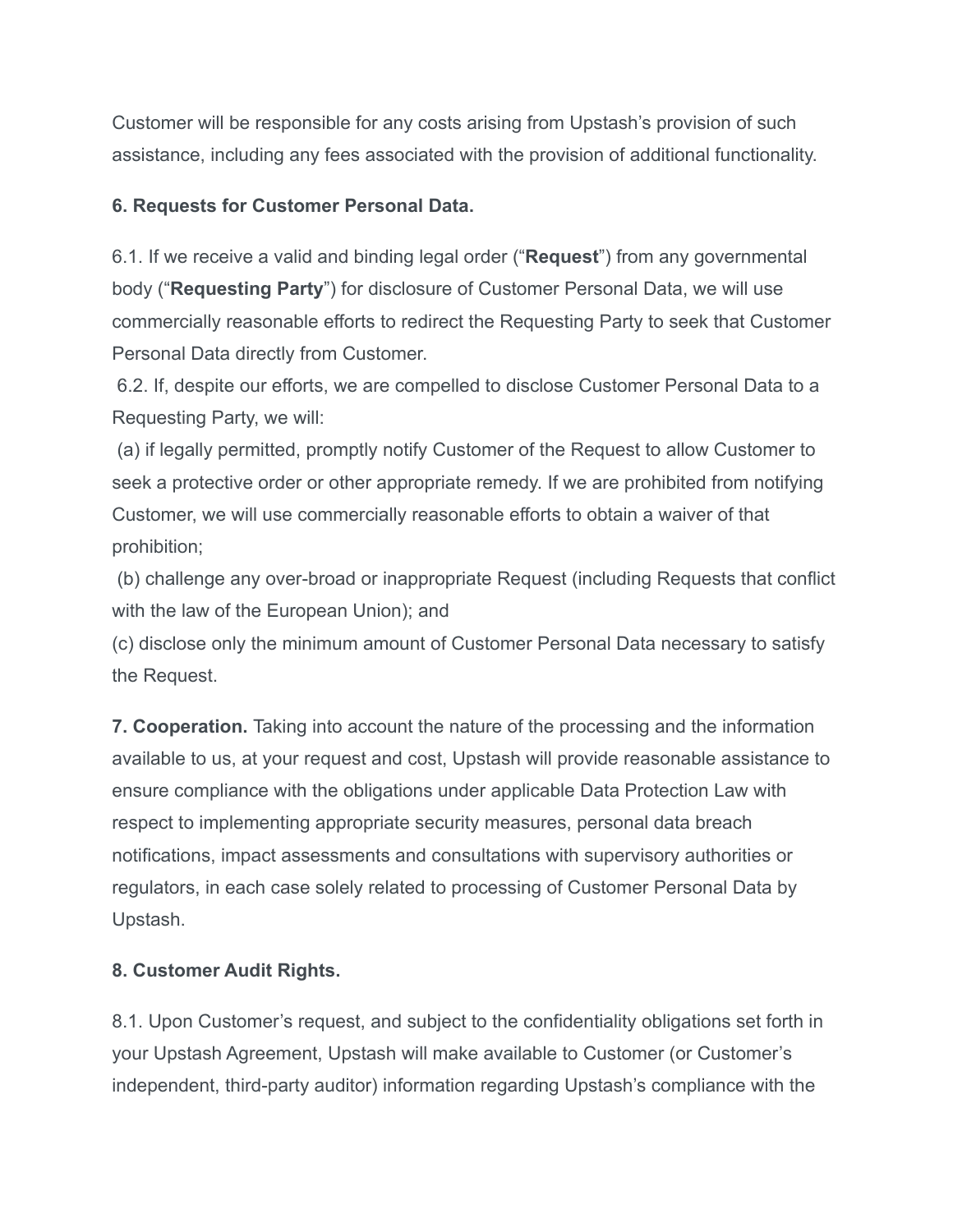security obligations set forth in this DPA in the form of third-party certifications and audits.

8.2. If that information is not sufficient to demonstrate our compliance with the security obligations in the DPA, you may contact Upstash in accordance with the notice provision of your Upstash Agreement to request an on-site audit of Upstash's procedures relevant to the protection of Customer Personal Data, but only to the extent required under applicable Data Protection Law. Customer will reimburse Upstash for its reasonable costs associated with any such on-site audit. Before the commencement of any such on-site audit, Customer and Upstash will mutually agree upon the scope, timing, and duration of the audit.

8.3. Customer will promptly notify Upstash with information regarding any non-compliance discovered during the course of an audit, and Upstash will use commercially reasonable efforts to address any confirmed non-compliance.

#### **9. Data Transfers.**

9.1. **Data Deployment Locations.** Customer's Data will only be hosted in the region(s) that Customer chooses to deploy its database/cluster in its configuration of the Cloud Services (the "**Deployment Region**"). Customer is solely responsible for any transfer of Customer Personal Data caused by Customer's subsequent designation of other Deployment Regions. When required by Data Protection Law, such transfers by Customer will be governed by the transfer mechanisms described in Section 9.3 below. 9.2. **Other Processing Locations.** You may choose to use certain optional features of the Cloud Services that require transfers of Customer Personal Data outside of the EEA, Switzerland or the United Kingdom. When required by Data Protection Law, such transfers will be governed by the provisions of Section 9.3 below.

9.3. **Transfer Mechanism.** Where the transfer of Customer Personal Data is from the EEA, Switzerland or the United Kingdom to a territory which has not been recognized by the European Commission as providing an adequate level of protection for personal data on the basis of Article 45 GDPR (or in the case of transfers from the United Kingdom, by the United Kingdom Government), Upstash agrees to process that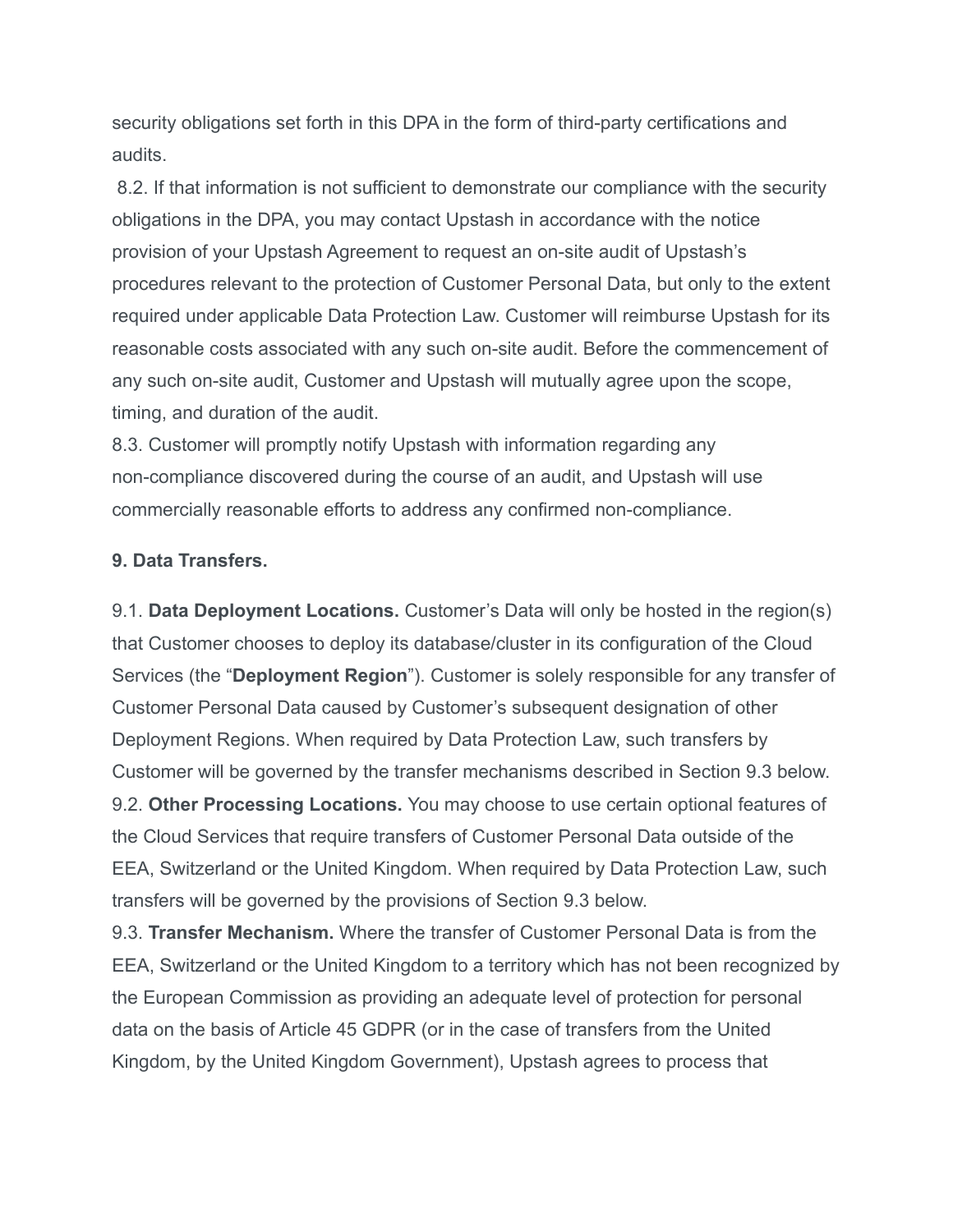Customer Personal Data in compliance with the provisions set out in Schedule 1 below, which forms an integral part of this DPA.

**10. Return or Deletion of Data.** Customer may retrieve or delete all Customer Personal Data upon expiration or termination of the Upstash Agreement. Upon termination of your Upstash Agreement or upon your request, Upstash will delete any Customer Personal Data not deleted by Customer, unless we are legally required to store the Customer Personal Data.

**11. CCPA Obligations.** Upstash is a "service provider" as defined in the CCPA. You have provided notice to your end users that you share Customer Personal Data with your service providers. We will not retain, use, or disclose Customer Personal Data for any purpose other than providing the Cloud Services, and will not sell Customer Personal Data (as the term "sell" is described in the CCPA).

# **SCHEDULE 1**

#### **CROSS BORDER DATA TRANSFERS**

**1. Definitions**

a. **"Standard Contractual Clauses"** means, as the circumstances may require, either:

(i) UK Standard Contractual Clauses; or

(ii) 2021 Standard Contractual Clauses.

b. **"UK Standard Contractual Clauses"** means the Standard Contractual Clauses for data controller to data processor transfers approved by the European Commission in decision 2010/87/EU.

c. **"2021 Standard Contractual Clauses"** means the Standard Contractual Clauses approved by the European Commission in decision 2021/914.

**2. UK Standard Contractual Clauses.** For transfers of Customer Personal Data out of the United Kingdom that are subject to Section 9.3 of this DPA, the UK Standard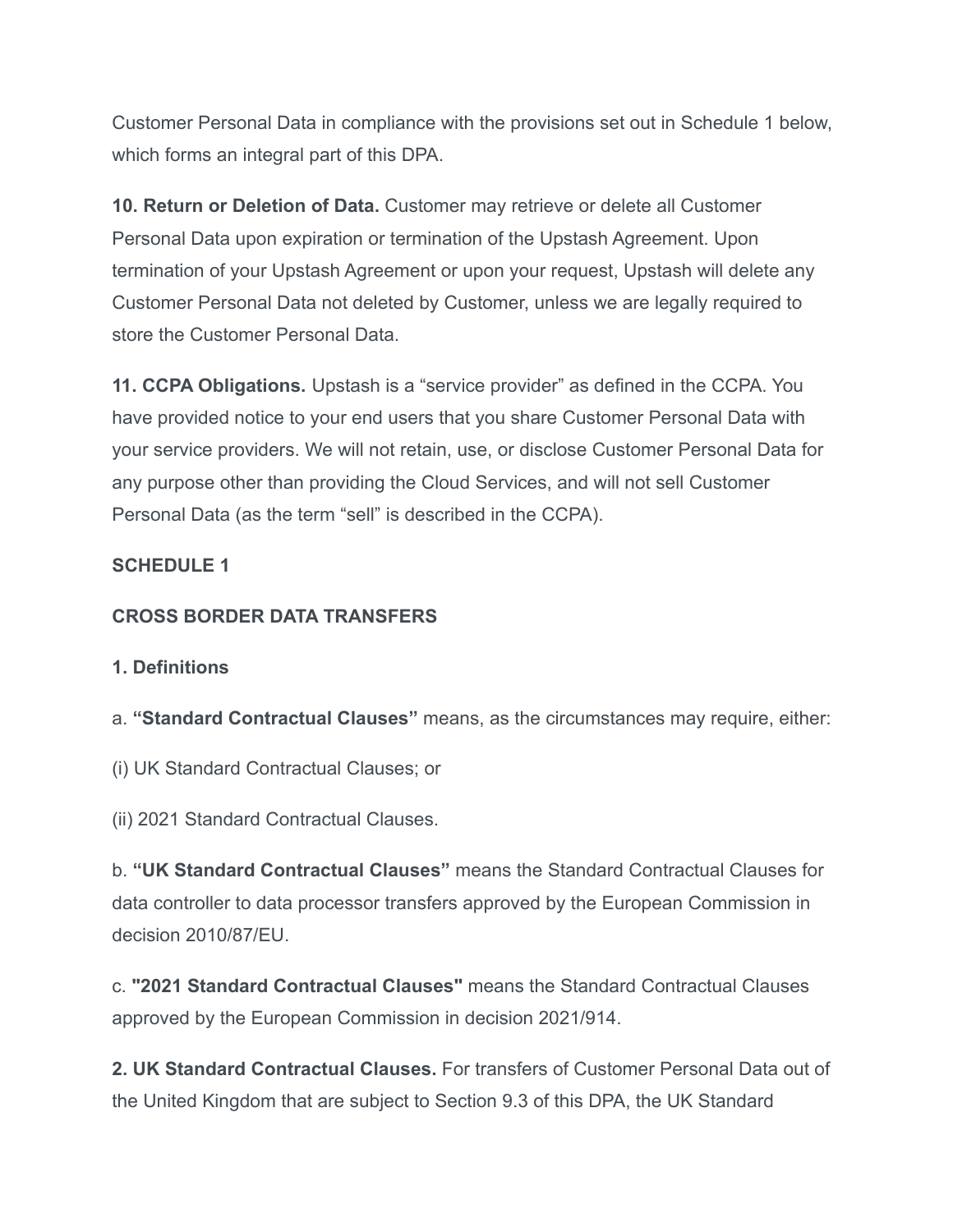Contractual Clauses will apply and are incorporated into the DPA by reference, provided that the illustrative indemnification clause within Appendix 2 of the UK Standard Contractual Clauses will not apply. Section 2 of the DPA will serve as Appendix 1 of the UK Standard Contractual Clauses. Section 3 of the DPA will serve as Appendix 2 of the UK Standard Contractual Clauses.

**3. The 2021 Standard Contractual Clauses.** For transfers of Customer Personal Data out of the EEA or Switzerland that are subject to Section 9.3 of the DPA, the 2021 Standard Contractual Clauses are incorporated into the DPA by reference, and will apply in the following manner:

a. Module Two (Controller to Processor) will apply where Customer is a controller of Customer Personal Data and Upstash is a processor of Customer Personal Data.

b. Module Three (Processor to Processor) will apply where Customer is a processor of Customer Personal Data and Upstash is a subprocessor of Customer Personal Data.

c. For each Module:

(i) Clause 7 will not apply;

(ii) in Clause 9(a), Option 2 will apply, and the time period for prior notice of Subprocessor changes will be as set forth in Section 4.1 of the DPA;

(iii) in Clause 11(a), the optional language will not apply;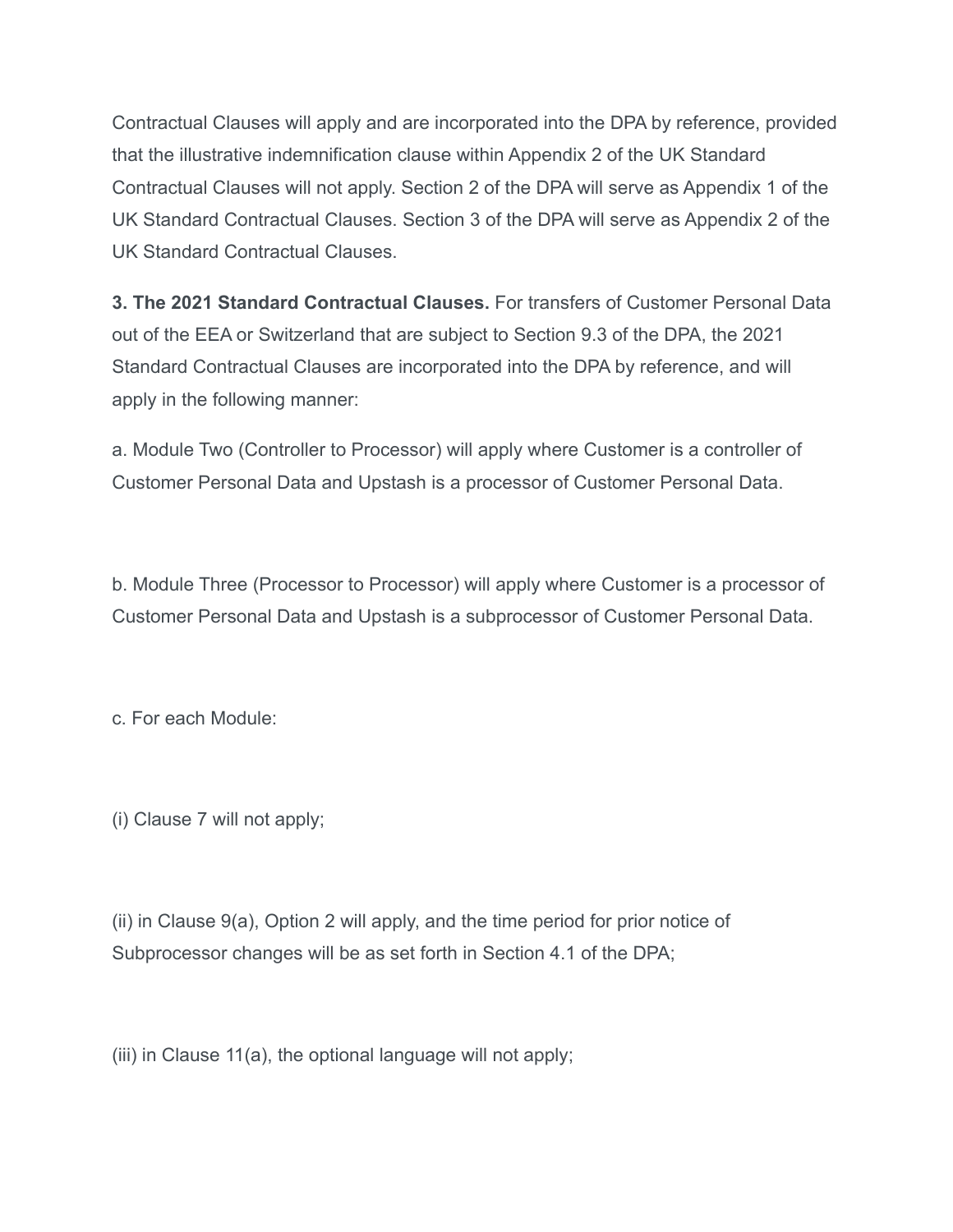(iv) in Clause 17, Option 1 will apply, and the Standard Contractual Clauses will be governed by the law of the Republic of Ireland;

(v) in Clause 18(b), disputes will be resolved before the courts of the Republic of Ireland;

(vi) In Annex I, Part A:

Data Exporter: Customer.

Contact Details: Customer's account owner email address, or to the email address(es) for which Customer elects to receive legal communications.

Data Exporter Role: Data Exporter's role is outlined in Section 2 of the DPA.

Signature & Date: By entering into the Upstash Agreement, Data Exporter is deemed to have signed the 2021 Standard Contractual Clauses, including their Annexes and configured according to Section 3 of this Schedule I to the DPA, as of the later of 27 September, 2021 or the effective date of the Upstash Agreement.

Data Importer: Upstash, Inc.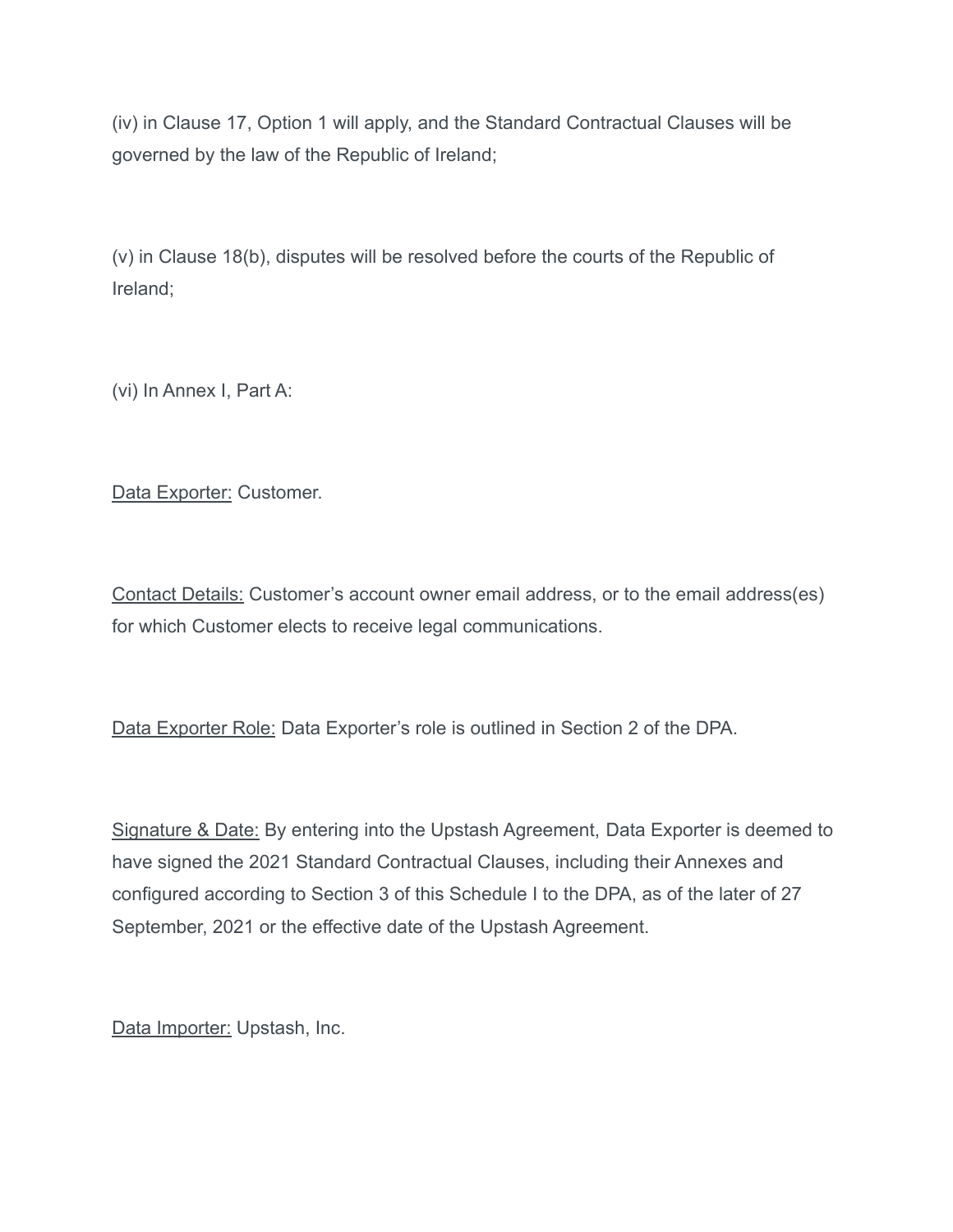Contact Details: Upstash's DPO at privacy@Upstash.com

Data Importer Role: Data Importer's role is outlined in Section 2 of the DPA.

Signature & Date: By entering into the Upstash Agreement, Data Importer is deemed to have signed the 2021 Standard Contractual Clauses, including their Annexes and configured according to Section 3 of this Schedule 1 to the DPA, as of the later of 27 September, 2021 or the effective date of the Upstash Agreement;

(vii) In Annex I, Part B:

- The categories of data subjects are described in Section 2.2.5 of the DPA.
- The forms of Customer Personal Data transferred are described in Section 2.2.4 of the DPA.
- The frequency of the transfer is on a continuous basis for the duration of the Upstash Agreement.
- The nature of the processing is described in Section 2.2.3 of the DPA.
- The purpose of the processing is described in Section 2.2.3 of the DPA.
- The period of retention of Customer Personal Data in relation to the processing will end upon termination of the Upstash Agreement.
- For transfers to Subprocessors, the subject matter and nature of the processing is described at <https://upstash.com/static/trust/subprocessors.pdf>. The duration of processing by Subprocessors is the same as by Data Importer;

(viii) In Annex I, Part C: The competent supervisory authority/ies shall be determined in accordance with GDPR and Clause 13 of the 2021 Standard Contractual Clauses; and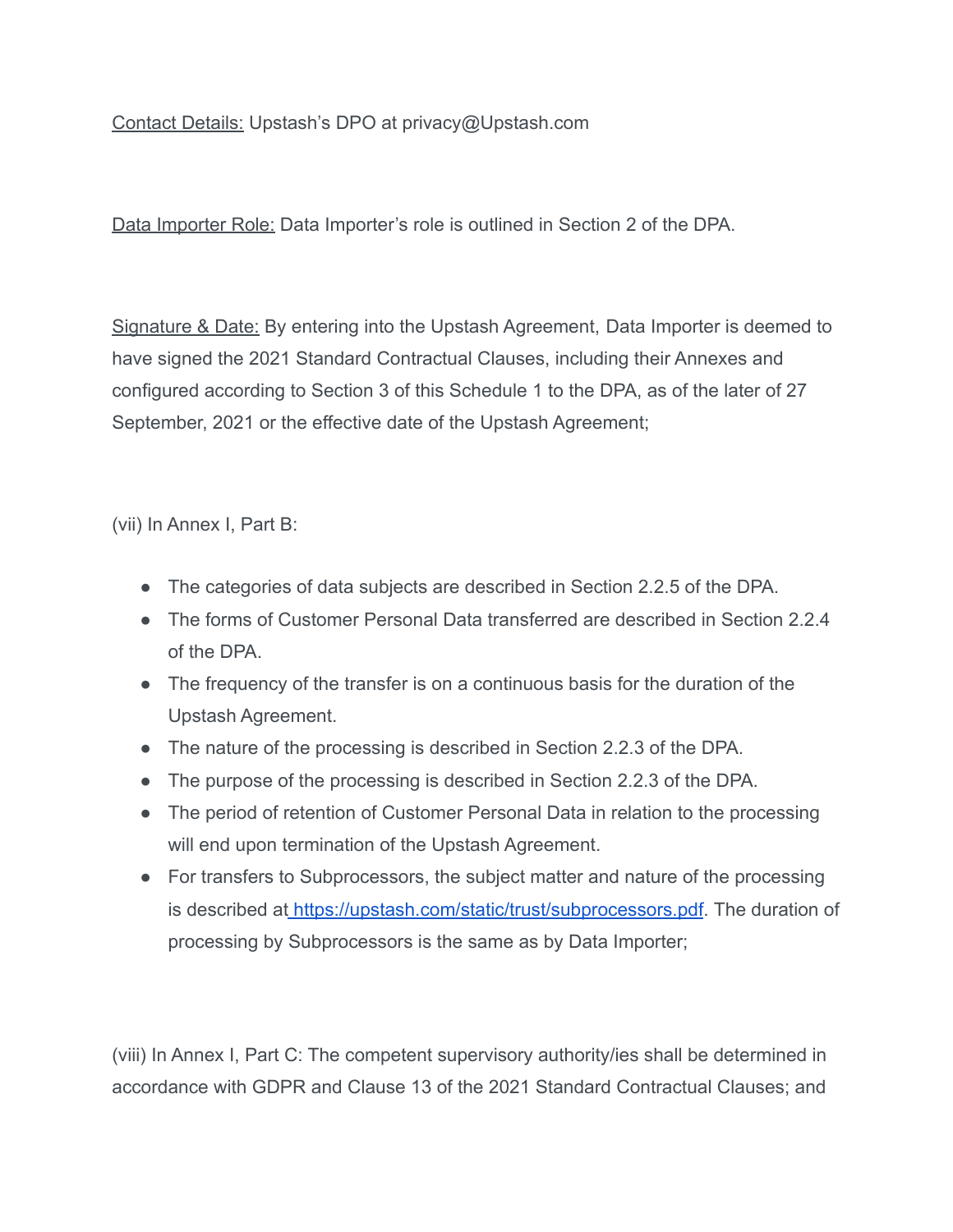(ix) Section 3 of the DPA serves as Annex II.

**4. Additional Clauses.** Each of the following forms part of the Standard Contractual Clauses and sets out the parties' understanding of their respective obligations under the Standard Contractual Clauses:

Clause 8.9 of the 2021 Standard Contractual Clauses and Clause 5(f) of the UK Standard Contractual Clauses: Audit. Data Exporter acknowledges and agrees that it exercises its audit right(s) under Clause 8.9 or Clause 5(f), as applicable, by instructing Data Importer to comply with the audit measures described in Section 8 (Customer Audit Rights) of the DPA.

Clause 9(c) of the 2021 Standard Contractual Clauses and Clause 5(j) of the UK Standard Contractual Clauses: Disclosure of Subprocessor agreements. The parties acknowledge that, pursuant to subprocessor confidentiality restrictions, Data Importer may be restricted from disclosing onward subprocessor agreements to Data Exporter. Even where Data Importer cannot disclose a subprocessor agreement to Data Exporter, the parties agree that, upon the request of Data Exporter, Data Importer shall (on a confidential basis) provide all information it reasonably can in connection with such subprocessing agreement to Data Exporter.

Clause 12 of the 2021 Standard Contractual Clauses and Clause 6 of the UK Standard Contractual Clauses: Liability. To the greatest extent permitted under Data Protection Law, any claims brought under the Standard Contractual Clauses will be subject to any aggregate limitations on liability set out in the Upstash Agreement.